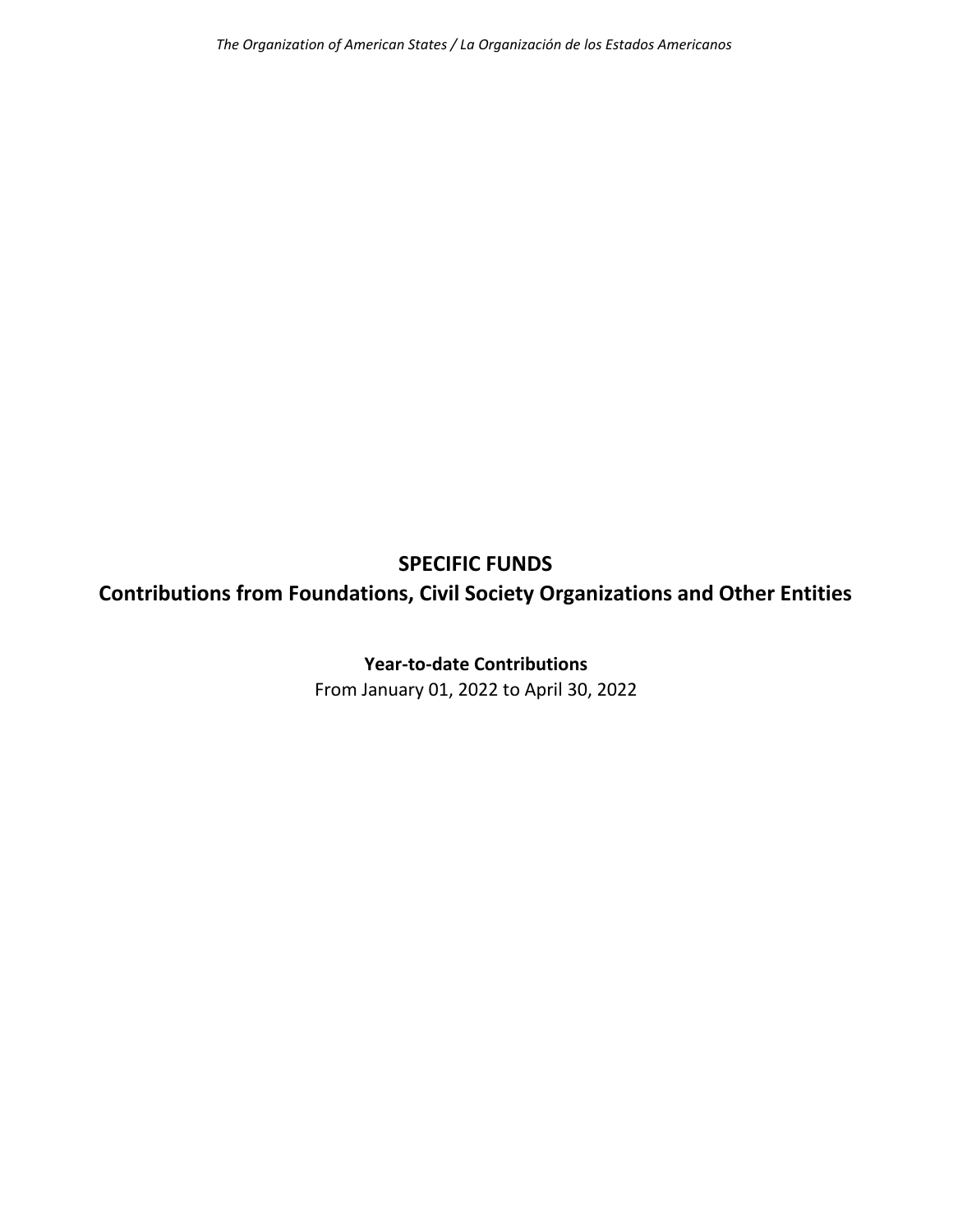| SPECIFIC FUNDS - Contributions from Foundations, Civil Society Organizations and Other Entities        | (in USD)      |
|--------------------------------------------------------------------------------------------------------|---------------|
| Year-to-date Contributions                                                                             |               |
| From January 01, 2022 to April 30, 2022                                                                |               |
| Donor / Subprogram / Activity Name                                                                     | Contributions |
| ANDEAN DEVELOPMENT CORPORATION                                                                         |               |
| Department of Effective Public Management (94B)                                                        |               |
| Strengthening Public Procurement System (RICG)                                                         | 67,360        |
|                                                                                                        |               |
| <b>CITIBANK</b>                                                                                        |               |
| Secretariat of the Inter-American Committee against Terrorism (CICTE) (84D)<br>Cyber Security Phase II | 380,000       |
|                                                                                                        |               |
| <b>I-A DEVELOPMENT BANK</b>                                                                            |               |
| Department of Effective Public Management (94B)                                                        |               |
| School of Government II Phase                                                                          | 28,000        |
| <b>INTER-AMERICAN INSTITUTE FOR COOPERATION ON AGRICULTURE</b>                                         |               |
| Secretariat of the OAS Administrative Tribunal (TRIBAD) (133A)                                         |               |
| Administrative Tribunal Sessions                                                                       | 15,750        |
|                                                                                                        |               |
| PAN AMERICAN DEVELOPMENT FOUNDATION                                                                    |               |
| Executive Secretariat of the Inter-American Commission on Human Rights (IACHR) (34B)                   |               |
| Obj 2. Monitoring Capacity                                                                             | 88,732        |
| <b>PROFUTURO FOUNDATION</b>                                                                            |               |
| Department of Human Development, Education, and Employment (74D)                                       |               |
| Portal of the Americas                                                                                 | 180,046       |
|                                                                                                        |               |
| <b>SMP UNIVERSITY</b>                                                                                  |               |
| Hemispheric Initiatives and Public Diplomacy (94C)                                                     |               |
| Lecture Series in the Americas                                                                         | 20,000        |
| <b>TRUST FOR THE AMERICAS</b>                                                                          |               |
| Coordinating Office for the Offices and Units of the General Secretariat in the Member States (24C)    |               |
| COGSMS Ext. Space Share                                                                                | 1,500         |
|                                                                                                        |               |
| <b>UNITED NATIONS</b>                                                                                  |               |
| Department of Social Inclusion (54B)<br><b>MIRPS</b>                                                   | 96,000        |
| Office Dept. of Social Inclusion SEDI                                                                  | 2,882         |
| Department of Public Security (84E)                                                                    |               |
| MENTHOR - TIP Honduras                                                                                 | 75,000        |
| <b>TOTAL UNITED NATIONS</b>                                                                            | 173,882       |
|                                                                                                        |               |
| <b>VARIOUS</b><br>Office of the Assistant Secretary General (24A)                                      |               |
| <b>MOAS Program</b>                                                                                    | 5,088         |
| Office of the Director General of the Inter-American Children's Institute (34D)                        |               |
| <b>Basic Patrimonial Subfund</b>                                                                       | 1,460         |
| Secretariat of the Inter-American Telecommunication Commission (CITEL) (34F)                           |               |
| Permanent Consultative Committee I (TICT)                                                              | 98,389        |
| Permanent Consultative Committee II                                                                    | 162,129       |
| Department of Press and Communication (44C)<br>DPI / Multimedia                                        | 966           |
|                                                                                                        |               |

Inter‐Am Week African Descent 1,000

Department of Social Inclusion (54B)